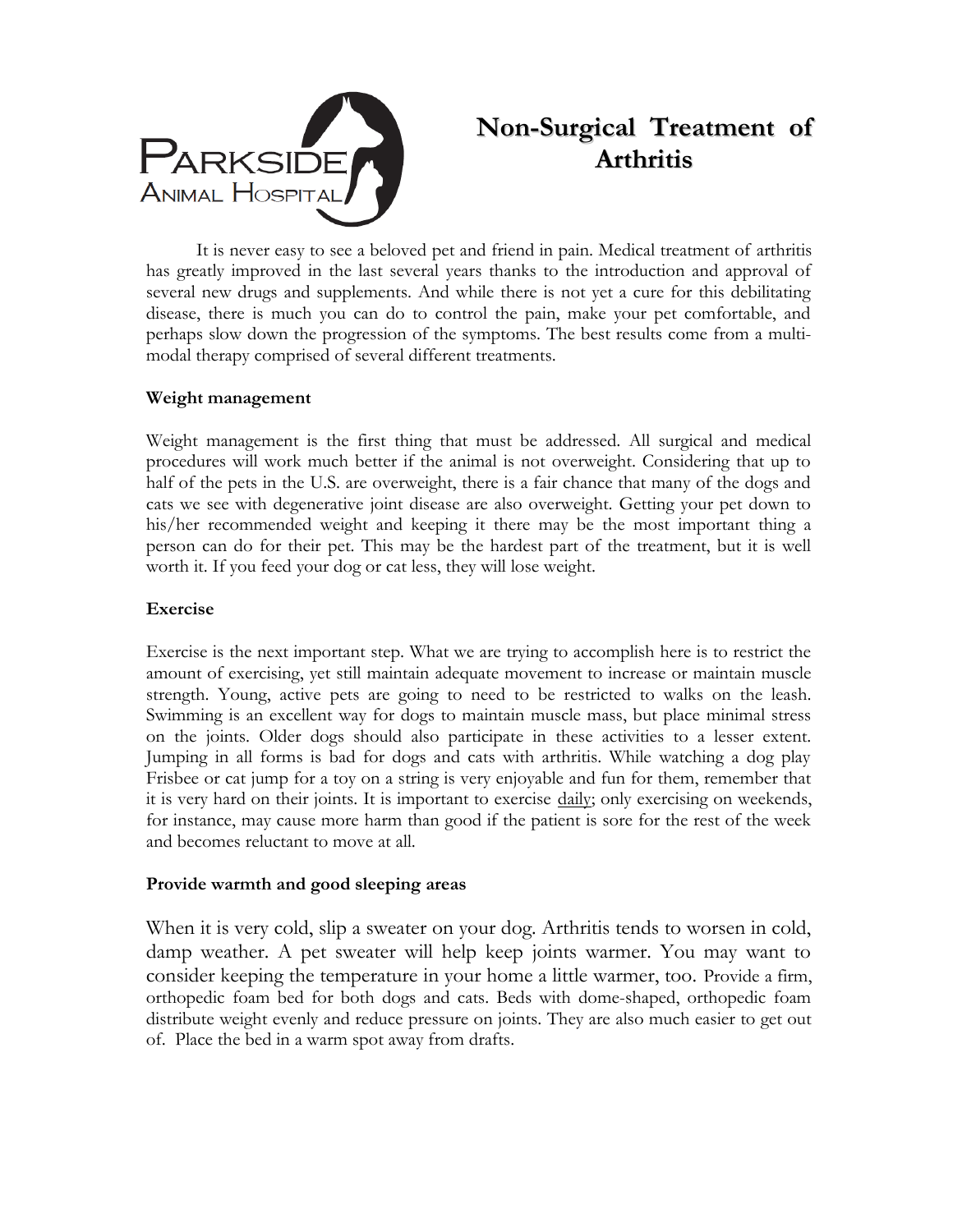## **Massage**

Massage of the muscles around the joint affected with arthritis may help to relax stiff muscles and promote a good range of motion in the joints. Remember, your dog or cat is in pain, so start slow and build trust. Start by petting the area and work up to gently kneading the muscles around the joint with your fingertips using a small, circular motion. Gradually work your way out to the surrounding muscles. Moist heat is also beneficial. A water bottle works best.

# **Make daily activities less painful**

Going up and down stairs is often difficult for arthritic pets and can make going outside to urinate and defecate very difficult. A ramp will help your dog get in and out of the house or car. Larger breed dogs can especially benefit from elevating their food and water bowls. Elevated feeders make eating and drinking more comfortable for arthritic pets, particularly if there is stiffness in the neck or back.

# **Medications:**

# **Anti-inflammatory drugs**

There are numerous non-steroidal anti-inflammatory drugs developed for use in dogs and cats with osteoarthritis. They are prescription products and because of potential side effects, careful adherence to dosing quantity and frequency must be followed, especially in cats. We recommend screening bloodwork every 6 months for all our patients taking these medications daily. Often the dose of these can be decreased after joint supplements have reached their desired levels in the body (often 6 weeks.)

Human medications such as Tylenol or Ibuprofen should never be given to dogs or cats.

# **Other Pain Relievers**

Other medications are also available when anti-inflammatory medications are not adequately controlling pain. These medications work in a different way to relieve pain and can be used in conjunction with anti-inflammatory drugs. Some examples are tramadol, amantadine, and hydrocodone.

## **Supplements:**

Joint supplements are not prescription drugs but they can often greatly improve mobility and slow the progression of arthritis**.**